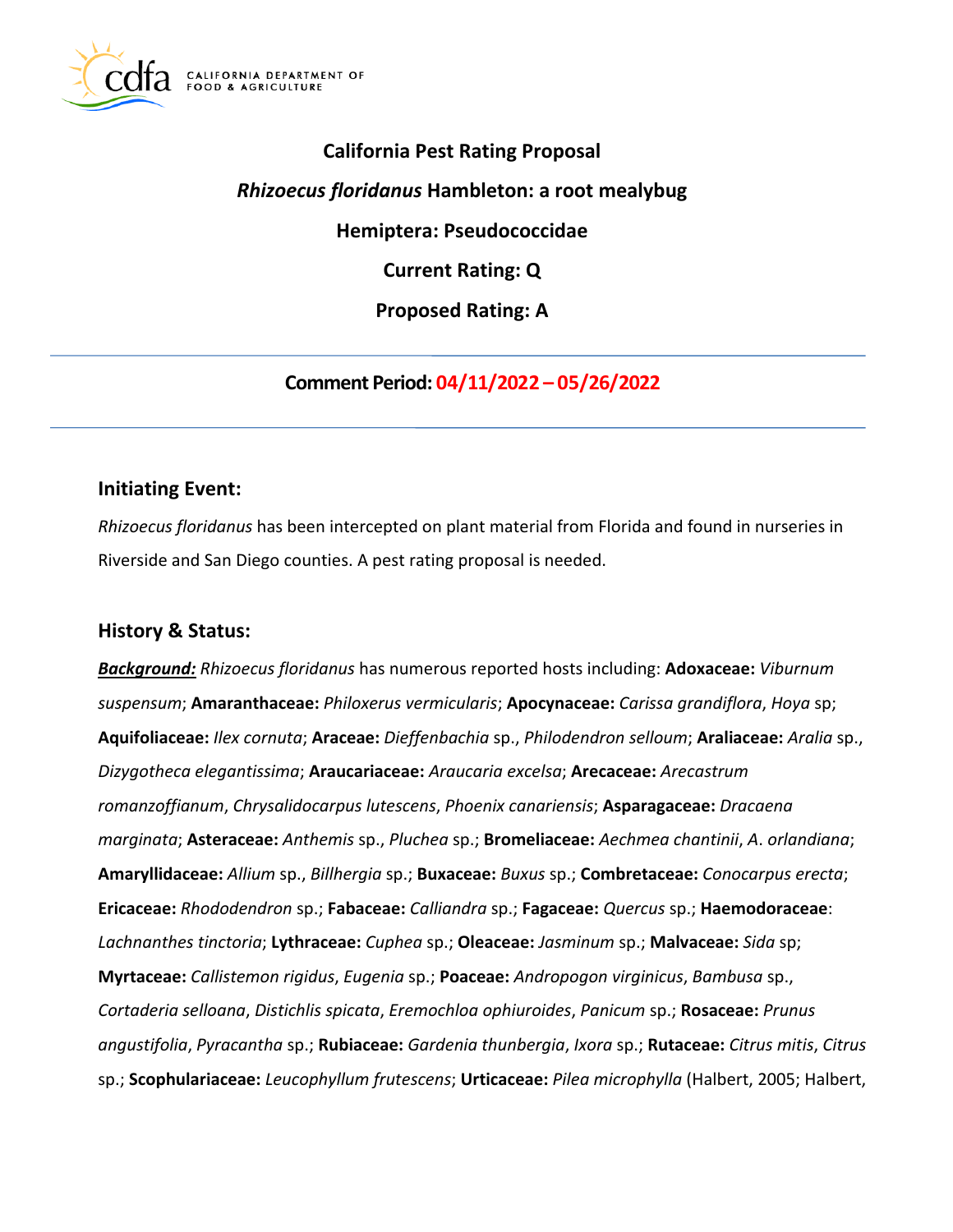

2007; Hambleton, 1976). It is reported to be "common" on bromeliads and difficult to control (Hodges, 2003). It has been found in greenhouse situations and reported causing a severe infestation in onions (Halbert, 2005; Halbert, 2007). Infestations are reported to cause a "severe decrease in host vigor" (Halbert, 2007).

**Worldwide Distribution:** *Rhizoecus floridanus* is native to the continental United States. It is reported from: **North America:** United States (Florida, Georgia, Indiana, and Maryland) (Hambleton, 1976).

**Official Control:** *Rhizoecus floridanus* is considered a quarantine pest in Mexico (EPPO global database).

**California Distribution:** *Rhizoecus floridanus* is not known to be present in California.

**California Interceptions:** *Rhizoecus floridanus* has been intercepted on plant material from Florida and found in nurseries in Riverside and San Diego counties (California Department of Food and Agriculture).

The risk *Rhizoecus floridanus* poses to California is evaluated below.

# **Consequences of Introduction:**

1) **Climate/Host Interaction:** *Rhizoecus floridanus* is reported from only a few eastern states, but it appears that it prefers temperate and subtropical climates and much of California may have an appropriate climate for this species. This mealybug is polyphagous, and suitable hosts are presumably present widely in the state. Therefore, *R. floridanus* receives a **High (3)** in this category.

– Low (1) Not likely to establish in California; or likely to establish in very limited areas.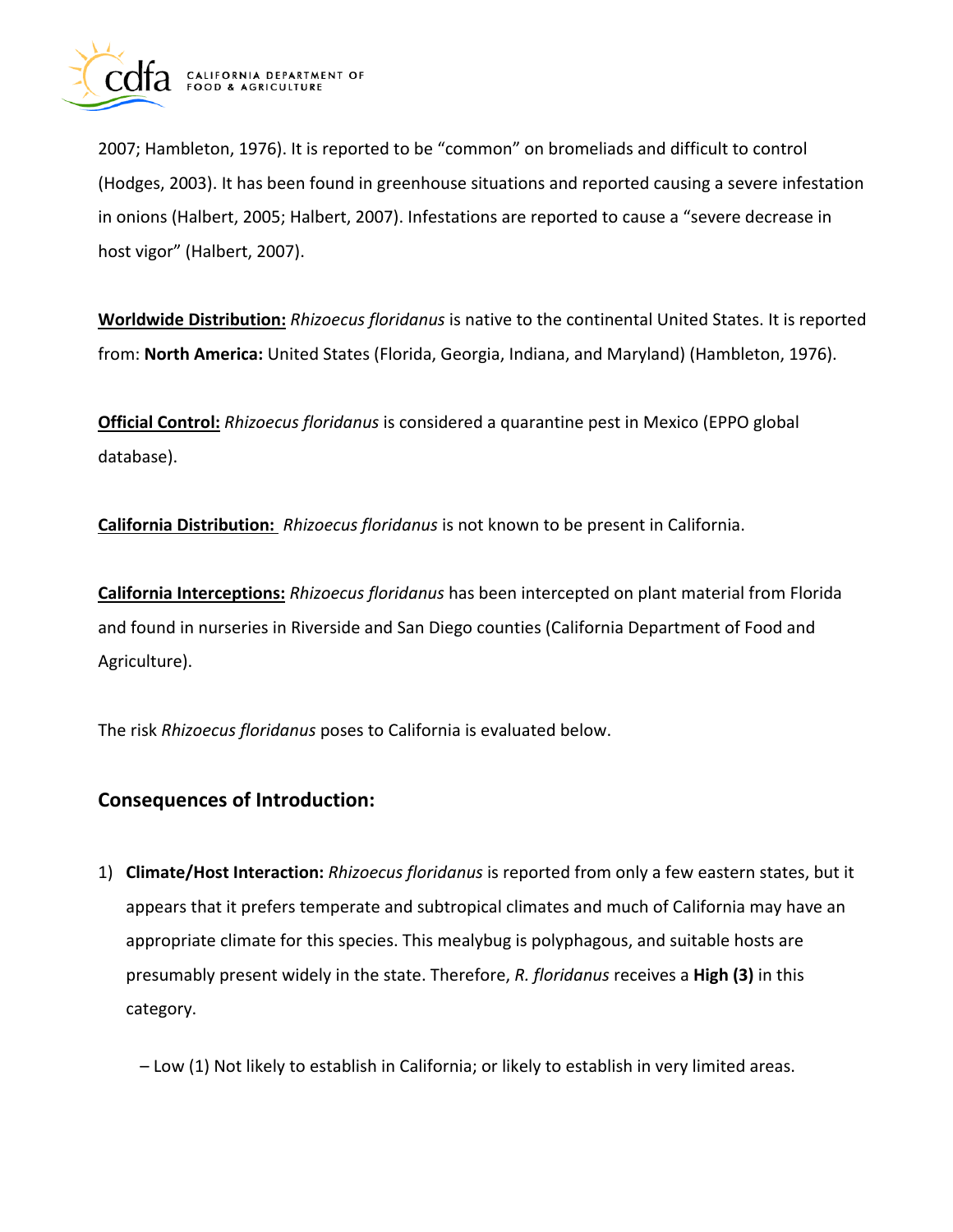

- Medium (2) may be able to establish in a larger but limited part of California.
- **High (3) likely to establish a widespread distribution in California.**
- 2) **Known Pest Host Range:** *Rhizoecus floridanus* has reported hosts in 28 plant families. Therefore, it receives a **High (3)** in this category.
	- Low (1) has a very limited host range.
	- Medium (2) has a moderate host range.
	- **High (3) has a wide host range.**
- 3) **Pest Reproductive and Dispersal Potential:** *Rhizoecus floridanus* could be moved in infested plant material (in pots). Therefore, it receives a **Medium (2)** in this category.
	- Low (1) does not have high reproductive or dispersal potential.
	- **Medium (2) has either high reproductive or dispersal potential.**
	- High (3) has both high reproduction and dispersal potential.
- 4) **Economic Impact:** Although details on impacts are sparse, *Rhizoecus floridanus* is considered a pest and it has been reported to decrease host vigor and attack a wide variety of plants. In addition, it is considered a quarantine pest in Mexico. Therefore, it receives a **High (3)** in this category.

#### **Economic Impact: A, B, C**

- **A. The pest could lower crop yield.**
- **B. The pest could lower crop value (includes increasing crop production costs).**
- **C. The pest could trigger the loss of markets (includes quarantines).**
- D. The pest could negatively change normal cultural practices.
- E. The pest can vector, or is vectored, by another pestiferous organism.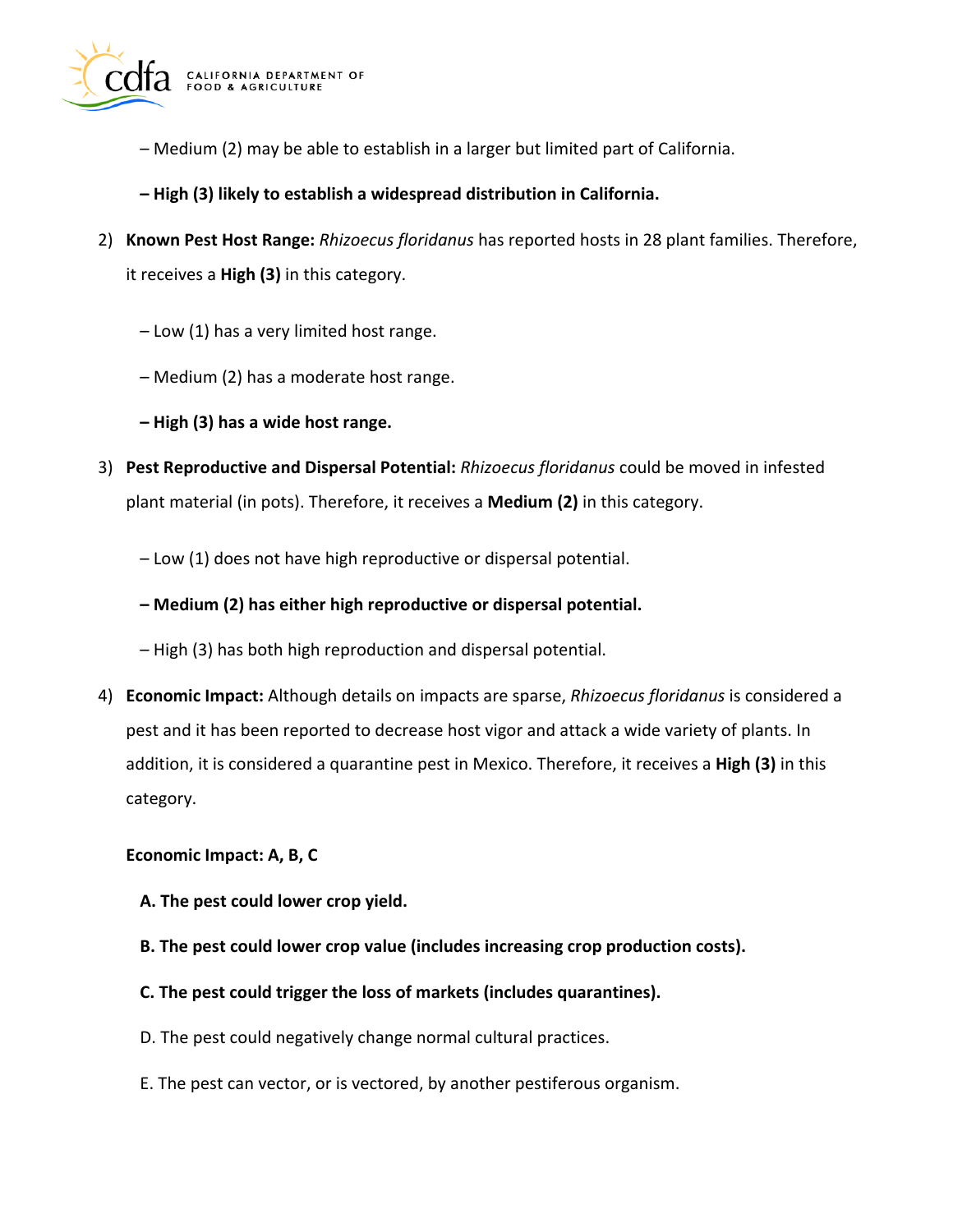

- F. The organism is injurious or poisonous to agriculturally important animals.
- G. The organism can interfere with the delivery or supply of water for agricultural uses.

#### **Economic Impact Score: High**

- Low (1) causes 0 or 1 of these impacts.
- Medium (2) causes 2 of these impacts.
- **High (3) causes 3 or more of these impacts.**
- 5) **Environmental Impact**. *Rhizoecus floridanus* may impact ornamental plants, primarily the flowers. It could also trigger treatments. Therefore, *R. floridanus* receives a **High (3)** in this category.

#### **Environmental Impact: D, E**

A. The pest could have a significant environmental impact such as lowering biodiversity, disrupting natural communities, or changing ecosystem processes.

- B. The pest could directly affect threatened or endangered species.
- C. The pest could impact threatened or endangered species by disrupting critical habitats.

#### **D. The pest could trigger additional official or private treatment programs.**

**E. The pest significantly impacts cultural practices, home/urban gardening or ornamental plantings.** 

#### **Environmental Impact Score: High (3)**

- Low (1) causes none of the above to occur.
- Medium (2) causes one of the above to occur.
- **High (3) causes two or more of the above to occur.**

## **Consequences of Introduction to California for** *Rhizoecus floridanus***: High (14)**

Add up the total score and include it here.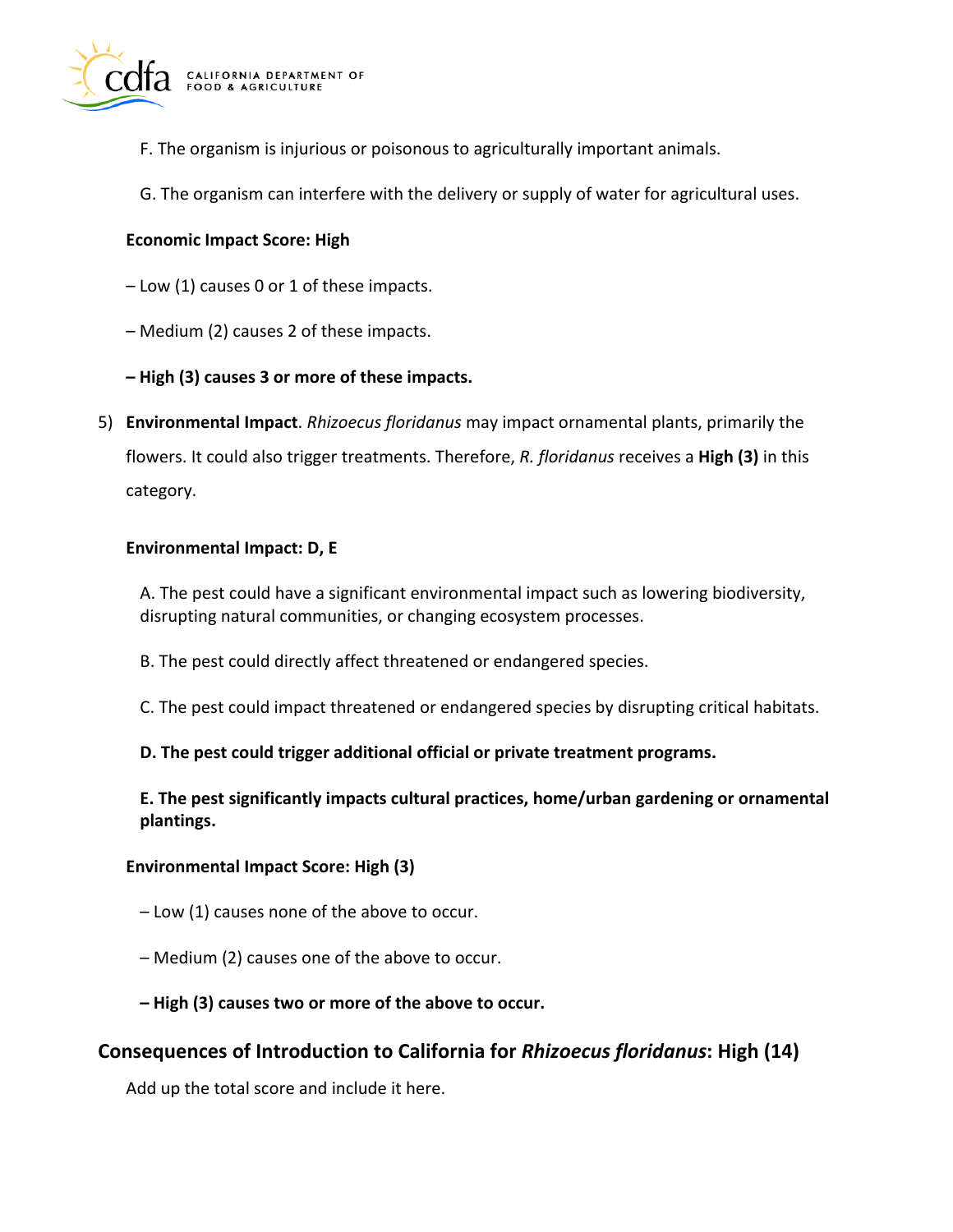

 $-Low = 5-8$  points

–Medium = 9-12 points

**–High = 13-15 points** 

6) **Post Entry Distribution and Survey Information:** *Rhizoecus floridanus* is not known to be present

in California. It receives a **Not established (0)** in this category.

### **–Not established (0) Pest never detected in California, or known only from incursions.**

–Low (-1) Pest has a localized distribution in California, or is established in one suitable climate/host area (region).

–Medium (-2) Pest is widespread in California but not fully established in the endangered area, or pest established in two contiguous suitable climate/host areas.

–High (-3) Pest has fully established in the endangered area, or pest is reported in more than two contiguous or non-contiguous suitable climate/host areas.

## **Final Score:**

7) The final score is the consequences of introduction score minus the post entry distribution and

survey information score: High (14)

# **Uncertainty:**

There is significant uncertainty with this proposal. Details on impacts caused by *Rhizoecus floridanus*  are sparse. This mealybug may not thrive in the relatively drier climates in California, or it may be limited to greenhouses.

# **Conclusion and Rating Justification:**

*Rhizoecus floridanus* may threaten a wide variety of plants in California, including ornamentals and crops. It is considered a quarantine pest in Mexico. It is not known to be present in California. For these reasons, an "A" rating is justified.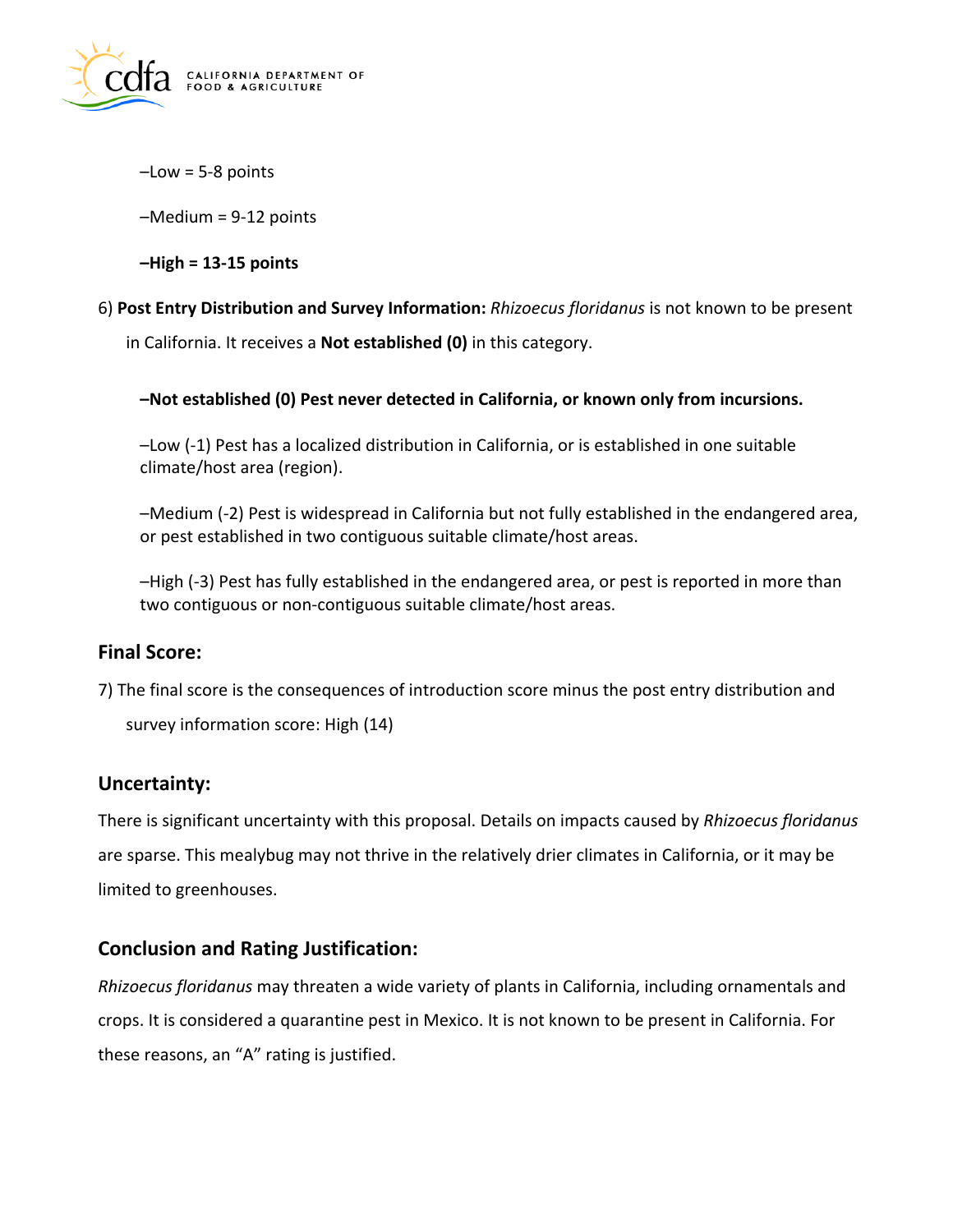

# **References:**

California Department of Food and Agriculture. Pest and damage record database. Accessed March 17, 2021:

<https://pdr.cdfa.ca.gov/PDR/pdrmainmenu.aspx>

EPPO global database. Accessed March 18, 2022: <https://gd.eppo.int/taxon/RHIOFL/categorization>

Halbert, S. E. 2005. Entomology section. Tri-ology 44:5-11.

Halbert, S. E. 2007. Entomology section. Tri-ology 46:5-10.

Hambleton, E. J. 1976. United States Department of Agriculture Agricultural Research Service Technical Bulletin 1522:1-88.

Hodges, G. 2003. Non-armored scale insects on bromeliads. Accessed March 15, 2022: <https://entnemdept.ufl.edu/frank/bromeliadbiota/scalehodges.htm>

## **Responsible Party:**

Kyle Beucke, 1220 N Street, Sacramento, CA 95814, 916-698-3034, [permits\[@\]cdfa.ca.gov](https://permits[@]cdfa.ca.gov) 

# **\*Comment Period: 04/11/2022 – 05/26/2022**

## **\*NOTE:**

You must be registered and logged in to post a comment. If you have registered and have not received the registration confirmation, please contact us at [permits\[@\]cdfa.ca.gov](https://permits[@]cdfa.ca.gov).

## **Comment Format:**

 $\clubsuit$  Comments should refer to the appropriate California Pest Rating Proposal Form subsection(s) being commented on, as shown below.

#### **Example Comment:**

Consequences of Introduction: 1. Climate/Host Interaction: [Your comment that relates to "Climate/Host Interaction" here.]

- Posted comments will not be able to be viewed immediately.
- $\triangleleft$  Comments may not be posted if they:

Contain inappropriate language which is not germane to the pest rating proposal;